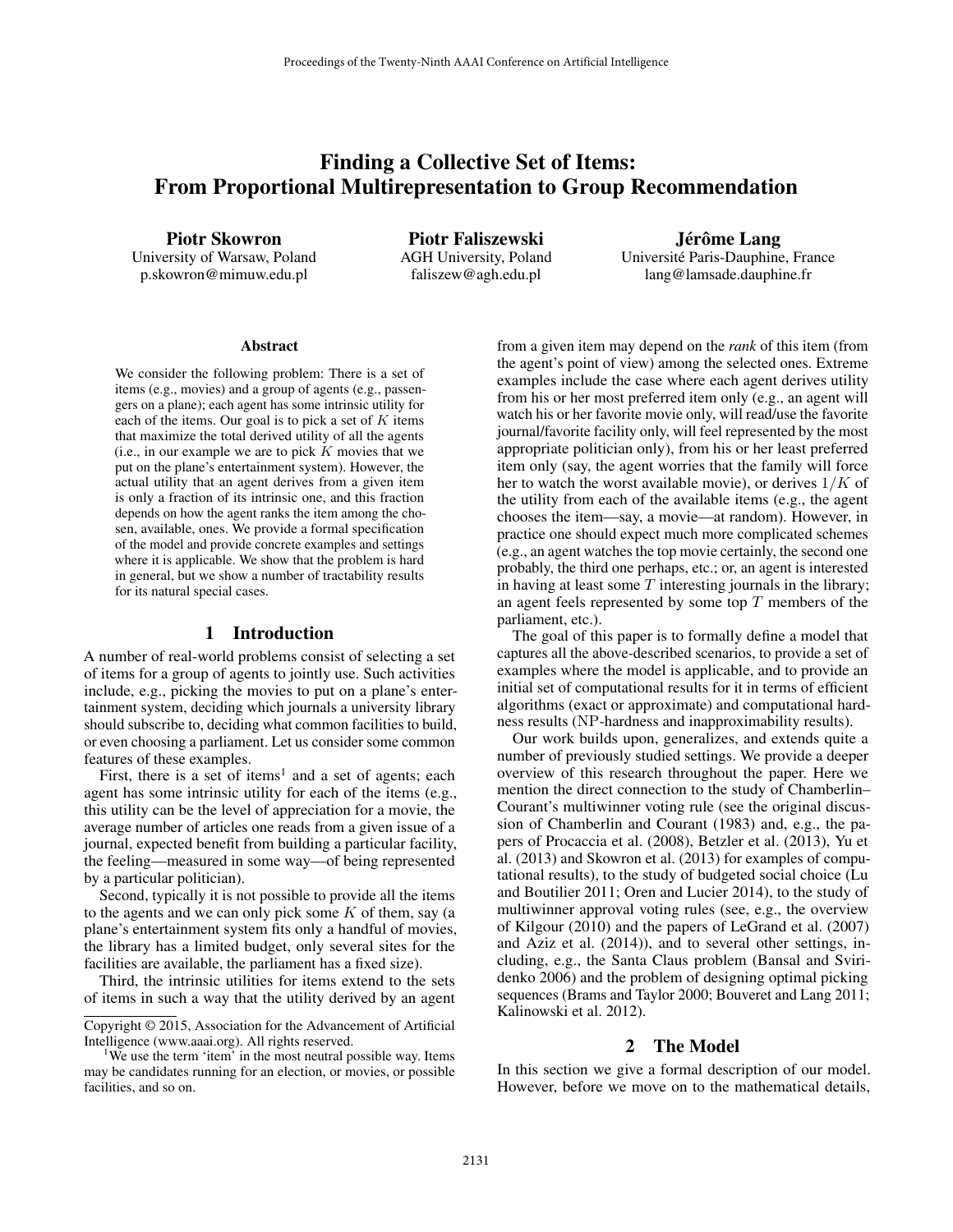let us explain and justify some high-level assumptions and choices that we have made.

First, we assume that the agents have separable preferences. This means that the *intrinsic utility* of an object does not depend on what other objects are selected. This is very different from, for example, the case of combinatorial auctions. However, in our model the *impact* of an object on the global utility of an agent does depend on its rank (according to that agent) among the selected items. This distinction between the intrinsic value of an item and its value distorted by its rank are also considered in several other research fields, especially decision theory ("rank-dependent utility theory") and multicriteria decision making, from which we borrow one of the main ingredients of our approach, *ordered weighted average (OWA) operators* (Yager 1988) (see the following formal model; the reader might want to consult the work of Kacprzyk et al. (2011) as well). OWAs were used recently in social choice in the context of rank-dependent scoring rules (Goldsmith et al. 2014): There the impact of the score obtained by a candidate from a vote depends on its rank in the list of scores it obtained from all votes.

Second, we assume that the agents' intrinsic utilities are provided explicitly in the input as numerical values, and that these values are comparable between agents (if one agent has twice as high a utility for some item than the other one, it means that this agent likes this item twice as much). Yet, we make no further assumptions about the nature of agents' utilities: they do not need to be normalized, they do not need to come from any particular range of values, etc. However, we consider several natural special cases of utility values (including approval-based utilities and Borda-based utilities; see the formal definitions later in this section).

Third, we take the *utilitarian* view and measure the social welfare of the agents as the sum of their perceived utilities. One could study other variants, such as the *egalitarian* variant, where the social welfare is measures as the utility of the worstoff agent. We leave this as future research (our preliminary attempts indicated that the egalitarian setting is even harder, computationally, than the utilitarian one).

**The Formal Setting.** Let  $N = [n]$  be a set of n agents and let  $A = \{a_1, \ldots, a_m\}$  be a set of m items. The goal is to pick a size- $K$  set  $W$  of items that, in some sense, is most satisfying for the agents. To this end, (1) for each agent  $i \in N$ and for each item  $a_j \in A$ , we have an intrinsic utility  $u_{i,a_j}$ ,  $u_{i,a_j} \geq 0$ , that agent *i* derives from  $a_j$ ; (2) the utility that each agent derives from a set of  $K$  items is an ordered weighted average (Yager 1988) of this agent's intrinsic utilities for these items.

A weighted ordered average (OWA) over  $K$  numbers is a function defined through a vector  $\alpha^{(K)} = \langle \alpha_1, \dots, \alpha_K \rangle$  of K (nonnegative) numbers<sup>2</sup> as follows: Let  $\vec{x} = \langle x_1, \dots, x_K \rangle$ be a vector of K numbers and let  $\vec{x}^{\downarrow} = \langle x_1^{\downarrow}, \dots, x_K^{\downarrow} \rangle$  be the nonincreasing rearrangement of  $\vec{x}$ , that is,  $x_i^{\downarrow} = x_{\sigma(i)}$ , where  $\sigma$  is any permutation of  $\{1, \ldots, K\}$  such that  $x_{\sigma(1)} \ge$  $x_{\sigma(2)} \geq \ldots \geq x_{\sigma(K)}$ . Then we set:

$$
\text{OWA}_{\alpha^{(K)}}(\vec{x}) = \sum_{i=1}^{K} \alpha_i x_i^{\downarrow}
$$

To make the notation lighter, we write  $\alpha^{(K)}(x_1, \ldots, x_K)$ , instead of  $OWA_{\alpha(K)}(x_1, \ldots, x_K)$ .

We provide a more detailed discussion of the OWA operators useful in our context later; we mention that they can be used, e.g., to express the arithmetic average (through the size-K vector  $(\frac{1}{K}, \dots, \frac{1}{K})$ , the maximum and minimum operators (through vectors  $(1, 0, \ldots, 0)$ , and  $(0, \ldots, 0, 1)$ , respectively) and the median operator (through the vector of all zeros, with a single one in the middle position).

We formalize our problem of computing "the most satisfying set of K items" as follows (also, see Example 1 below). Definition 1. *In the* OWA-WINNER *problem we are given a set*  $N = [n]$  *of agents, a set*  $A = \{a_1, \ldots, a_m\}$  *of items,* a collection of agent's utilities  $(u_{i,a_j})_{i\in[n],a_j\in A}$ , a positive  $\int$ *integer*  $K$  ( $K \le m$ ), and a  $K$ -number OWA  $\alpha^{(K)}$ . The task *is to compute a subset*  $W = \{w_1, \ldots, w_K\}$  *of A such that*  $u_{\rm ut}^{\alpha^{(K)}}(W) = \sum_{i=1}^{n} \alpha^{(K)}(u_{i,w_1}, \ldots, u_{i,w_K})$  is maximal.

For a family  $(\alpha^{(K)})_{K=1}^{\infty}$  of OWAs, we write  $\alpha$ -OWA-WINNER to denote the variant of the problem where, for a given solution size K, we use OWA  $\alpha^{(K)}$ . From now on we will not mention the size of the OWA vector explicitly and it will always be clear from context. We implicitly assume that OWAs in our families are polynomial-time computable.

Classes of Intrinsic Utilities. We often focus on variants of OWA-WINNER where agents' utilities are restricted.

Definition 2. *We say that the agents have approval-based utilities, if each agent's utilities come from the set* {0, 1}*.*

Definition 3. *Consider a setting with* m *items and let* umax *denote the highest utility that some agent gives to an item. Let*  $\beta$  *and*  $\gamma$  *be two numbers in* [0, 1]*. We say that the agents have (*β*,* γ*)-non-finicky utilities if every agent has utility at least* βumax *for at least* γm *items.*

Non-finicky utilities capture settings where each agent has relatively high utility for relatively many items. One of the most natural examples of non-finicky utilities are Bordabased utilities. Under Borda-based utilities, we assume that each agent ranks the items from the most desired one to the least desired one. Agent's utility of item  $a$  is the number of items that the agent prefers to  $a$  (so, if there are  $m$  items then an agent has utility  $m - 1$  for its most preferred item, utility  $m - 2$  for the second most preferred item, and so on). The order in which an agent ranks the items is the agent's *preference order*. Borda-based utilities are quite natural and, for example, were used in the original Chamberlin–Courant's rule and in several works on fair division (see, e.g., a paper of Brams and King (2005)).

**Observation 1.** For every x,  $0 \le x \le 1$ , Borda-based utili*ties are*  $(x, 1 - x)$ *-non-finicky.* 

There are other natural cases of non-finicky utilities. Consider agents that have approval-based utilities, where each agent approves at least a  $\gamma$  fraction of the items. These agents have  $(1, \gamma)$ -non-finicky utilities.

<sup>&</sup>lt;sup>2</sup>The standard definition of OWAs assumes normalization, that is,  $\sum_{i=1}^{K} \alpha_i = 1$ . We do not make this assumption here, for the sake of convenience; note that whether OWA vectors are normalized or not is irrelevant to all notions and results of this paper.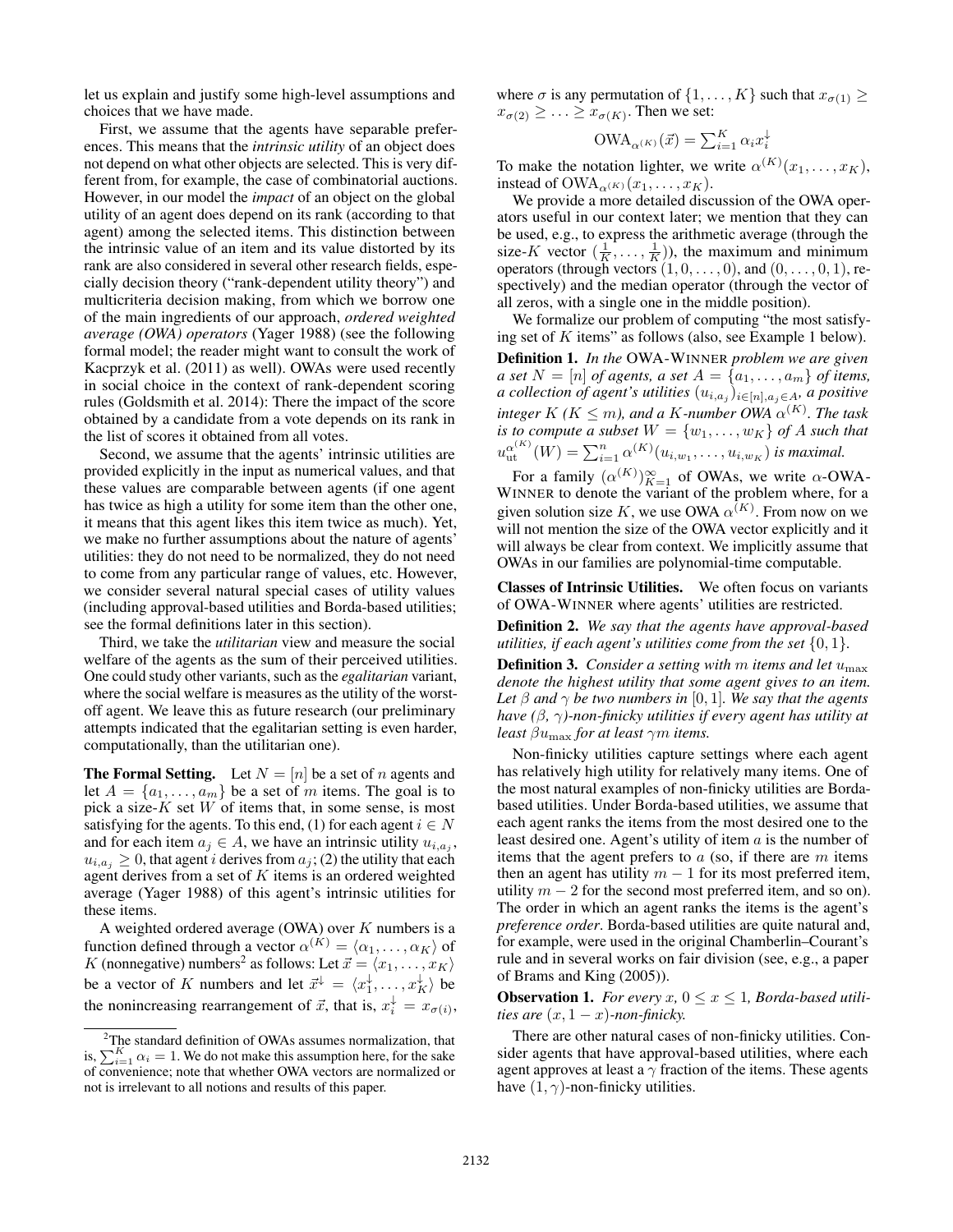Example 1. Consider six agents with the following Borda-based utilities over the items from the set  $A =$  ${a_1, a_2, a_3, a_4, a_5, a_6}$ , expressed as preference orders:

3 agents: 
$$
a_1 \succ a_2 \succ a_3 \succ a_5 \succ a_6 \succ a_4
$$
  
\n2 agents:  $a_6 \succ a_1 \succ a_4 \succ a_3 \succ a_5 \succ a_2$   
\n1 agent:  $a_5 \succ a_4 \succ a_2 \succ a_3 \succ a_6 \succ a_1$ 

We want to select  $K = 3$  items and we use OWA  $\alpha =$  $(2, 1, 0)$ . What is the score of  $\{a_1, a_2, a_6\}$ ? The first three agents get utility  $2 \times 5 + 4 = 14$  each, the next two get  $2 \times 5 + 4 = 14$  each, and the last one gets  $2 \times 3 + 1 = 7$ . So, the score of  $\{a_1, a_2, a_6\}$  is  $42 + 28 + 7 = 77$ . Indeed, this is the optimal set; the next best ones are  $\{a_1, a_2, a_4\}$ ,  ${a_1, a_2, a_5}$  and  ${a_1, a_5, a_6}$ , all with score 75. The rule defined by the OWA  $\alpha' = (1, 1, 1)$ , known as 3-Borda, would choose  $\{a_1, a_2, a_3\}$  and Chamberlin–Courant's rule (in our terms, the rule defined by the OWA  $\alpha'' = (1, 0, 0)$  would choose  $\{a_1, a_5, a_6\}.$ 

A Dictionary of Useful OWA Families. Below we give a catalog of particularly interesting families of OWA operators (we take  $K$  to be the dimension of the vectors to which we apply a given OWA).

- **k-median OWA.** For each  $k \in \{1, ..., K\}$ , k-med<sup>(K)</sup> is the OWA defined by the vector  $(0, \ldots, 0, 1, 0, \ldots, 0)$ , with the "1" on the k'th position;  $k$ -med<sup> $(K)$ </sup> $(\vec{x})$  is the k-th largest number among those in  $\vec{x}$ .
- **k-best OWA.** For each  $k \in \{1, ..., K\}$ , k-best<sup>(K)</sup> OWA is the OWA defined by the vector  $(1, \ldots, 1, 0, \ldots, 0)$  with k "1"s. That is,  $k$ -best $^{(K)}(\vec{x})$  is the sum of the top k values in  $\vec{x}$  (with appropriate scaling, this means an arithmetic average of the top k numbers).  $K\text{-}{\mathrm{best}}_K^{(K)}$  is the sum of all the numbers in  $\vec{x}$  (after scaling, their arithmetic average).
- Arithmetic progression OWA. These OWAs are defined through vectors of the form  $\text{aprog}[\text{a}]^{(K)} = \langle a + (K - \text{b})^2 \rangle$ 1)b,  $a + (K - 2)b, \ldots, a$ , where  $a \ge 0$  and  $b > 0$ .
- Geometric progression OWA. These OWAs are defined through vectors of the form  $\text{gprog}[p]^{(K)}$  =  $\langle p^{K-1}, p^{K-\overline{2}}, \ldots, 1 \rangle$ , where  $p > 1$ .

**Hurwicz OWA.** For each  $\lambda$ ,  $0 \le \lambda \le 1$ , Hurwicz OWA is defined through vector  $(\lambda, 0, \ldots, 0, 1 - \lambda)$ .

Other OWAs can be tailored for particular applications. We often, but not always, focus on OWAs defined through *nonincreasing* vectors (this is natural since higher-ranked items should have more impact on the utility). Still,  $k$ -medians (except for 1-median) and Hurwicz OWAs (except for  $\lambda = 1$ ) are natural OWAs that do not meet this criterion.

## 3 Applications of the Model

We believe that our model is very general. To substantiate this claim, in this section we provide four, quite different, scenarios where it is applicable.

Generalizing Voting Rules. Our research started as an attempt to generalize the rule of Chamberlin and Courant (1983) for electing sets of representatives. For this rule, the voters (the agents) have Borda-based utilities over a set of candidates and we wish to elect a K-member committee (e.g., a parliament), such that each voter is represented by one member of the committee. If we select  $K$  candidates, then a voter is "represented" by the selected candidate that she ranks highest among the chosen ones. Thus, winner determination under Chamberlin–Courant's voting rule boils down to solving 1-best-OWA-WINNER for the case of Borda-based utilities. On the other hand, solving  $K$ -best-OWA-WINNER for Borda-based utilities is equivalent to finding winners under  $K$ -Borda, the rule that picks  $K$  candidates with the highest Borda scores (see the work of Elkind et al. (2014) for a classification of multiwinner voting rules, including, e.g., K-Borda and Chamberlin–Courant's rule).

Our model extends one more appealing voting rule, known as Proportional Approval Voting (PAV; see the works of Kilgour (2010), for a review, and of Aziz et al. (2014), for computational results). Winner determination under PAV is equivalent to solving  $\alpha$ -OWA-WINNER for the OWA vector  $\alpha = \langle 1, \frac{1}{2}, \frac{1}{3}, \dots, \frac{1}{m} \rangle$ , with approval-based utilities.

Malfunctioning Items or Unavailable Candidates. Consider a setting where we pick the items off-line, but on-line it may turn out that some of them are unavailable (for example, we pick a set of journals the library subscribes to, but when an agent goes to a library, a particular journal could already be borrowed to someone else; see the work of Lu and Boutilier (2010) for other examples of social choice with possibly unavailable candidates). We assume that each item is available with the same, given, probability  $p$  (i.i.d.). The utility an agent gets from a set of selected items  $W$  is the expected value of the best available object. The probability that the *i*'th item is available while the preceding  $i - 1$  items are not, is proportional to  $p(1-p)^{i-1}$ . So, to model the problem of selecting items in this case, we should use the geometric progression OWA with initial value p and coefficient  $1 - p$ .

Uncertainty Regarding How Many Items a User Enjoys. There may be some uncertainty about the number of items a user would enjoy (e.g., on a plane, it is uncertain how many movies a passenger would watch; one might fall asleep or might only watch those movies that are good enough). We give two possible models for the choice of the OWA vectors:

- 1. The probability that an agent enjoys i items, for  $0 \le i \le$  $K$ , is uniformly distributed, i.e., an agent would enjoy exactly his or her first *i* items in W with probability  $\frac{1}{K+1}$ . So, the agent enjoys the  $i$ 'th item if she enjoys at least  $i$ items, which occurs with probability  $\frac{K-i+1}{K+1}$ ; we should use OWA vector defined by  $\alpha_i = K - i + 1$  (we disregard the normalizing constant), i.e., an arithmetic progression.
- 2. We assume that the values given by each user to each item are distributed uniformly, i.i.d., on [0, 1] and that each user uses only the items that have a value at least  $\theta$ , where  $\theta$ is a fixed (user-independent) threshold. Therefore, a user enjoys the item in  $W$  ranked in position  $i$  if she values at least  $i$  items at least  $\theta$ , which occurs with probability  $\sum_{j=i}^{K} {K \choose i} (1 - \theta)^{i} \theta^{K-i}$ , thus leading to the OWA vector defined by  $\alpha_i = \sum_{j=i}^K {K \choose i} (1-\theta)^i \theta^{K-i}$ .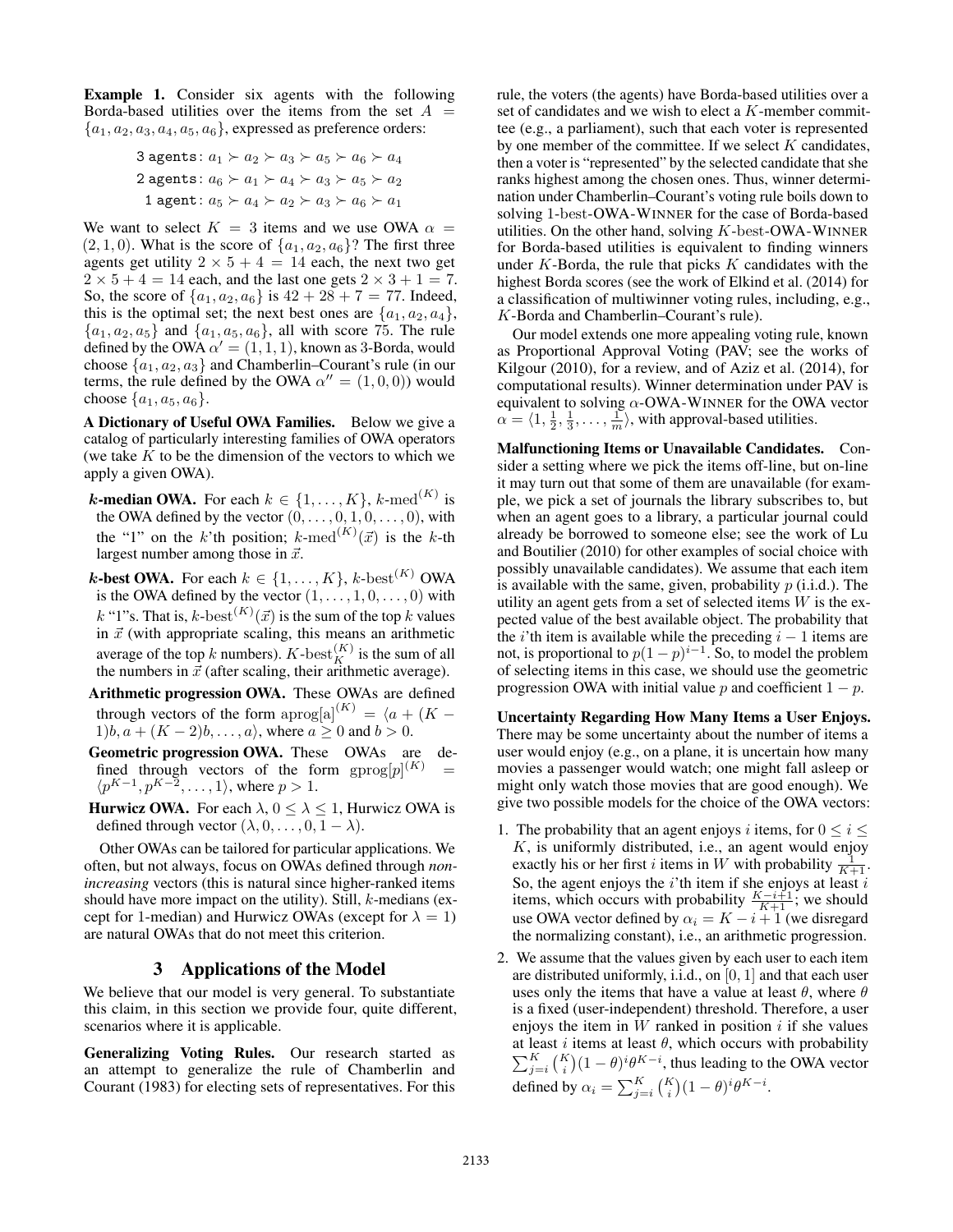Ignorance About Which Item Will Be Assigned to a User. We now assume that a matching mechanism will be used after selecting the  $K$  items. The matching mechanism is not specified; it might also be randomized. If the agents have a *complete ignorance about the mechanism used*, then it makes sense to use known criteria for decision-making under complete uncertainty:

- 1. The *Wald* criterion assumes that agents are extremely riskaverse, and corresponds to  $\alpha = K$ -med<sup> $(K)$ </sup>. The agents consider their worst possible items.
- 2. The *Hurwicz* criterion is a linear combination between the worst and the best outcomes, and corresponds to  $\alpha =$  $(\lambda, 0, \ldots, 0, 1 - \lambda)$  for some fixed  $\lambda \in (0, 1)$ .

If the agents know that they are guaranteed to get one of their best i items, then the Wald and Hurwicz criteria lead, respectively, to the OWAs  $\alpha = i$ -med<sup>(K)</sup> and  $\alpha = (\lambda, 0, \ldots, 0, 1 - \lambda, 0, \ldots, 0)$ , with  $1 - \lambda$  in position i. If the agents know that the mechanism gives them one of their top  $i$  items, each with the same probability, then we should use  $i$ -best OWA. More generally, the matching mechanism may assign items to agents with a probability that decreases when the rank increases.

### 4 Computational Results

We study the complexity and the approximability of our problem, focusing in its most natural special cases. Missing proofs are available in our technical report (Skowron, Faliszewski, and Lang 2014). Our results are summarized in Table 1.

Theorem 1. *The complexity and (in)approximability of* OWA-WINNER *is as stated in Table 1.*

The text below focuses on those contributions that we found either most essential or most interesting.

Nonincreasing OWAs. In general, OWA-WINNER is NPhard (this follows, e.g., from the work of Procaccia et al. (2008) on Chamberlin–Courant's rule). We show that this holds for each nontrivial, nonincreasing OWA operator.

**Theorem 2.** *Fix an OWA family*  $\alpha$ *, such that for every* K,  $\alpha^{(K)}$  is nonincreasing and nonconstant;  $\alpha$ -OWA-WINNER *is* NP*-hard for approval-based utilities.*

This theorem has some quite interesting consequences. For example, if  $K$  is the number of items that we are to pick, it shows that  $(K - 1)$ -best-OWA-WINNER is NP-hard, even though  $K$ -best-OWA-WINNER is in P (indeed, through a fairly technical proof, these results hold even for Borda-based utilities). Nonetheless, for nonincreasing OWAs a simple greedy algorithm achieves  $(1 - 1/e)$  approximation ratio. This follows by applying the famous result of Nemhauser et al. (1978) for nondecreasing submodular set functions to the case of  $u_{\text{ut}}^{\alpha}$  (recall Definition 1). If A is some set and u is a function  $u: 2^A \to \mathbb{R}_+$ , then we say that: (1) u is submodular if for each W and  $W'$ ,  $W \subseteq W' \subseteq A$ , and each  $a \in A \setminus W'$ it holds that  $u(W \cup a) - u(W) \ge u(W' \cup a) - u(W')$ , and (2) u is nondecreasing if for each  $W \subseteq A$  and each  $a \in A$  it holds that  $u(W \cup \{a\}) \geq u(W)$ .

Table 1: Our computational results for OWA-WINNER. For each OWA family we provide four entries: In the first row (for a given OWA family) we give its worst-case complexity and in the second row we give our best approximation result. In the first column the results are for approval-based utilities, and in the second one they are for both Borda-based utilities and  $(1, \gamma)$ -non-finicky utilities (NP-hardness results apply to Borda, approximation results apply to both). The result marked with ♠ shows that an approximation result for OWA-WINNER would give the same approximation guarantee for the DENSEST-K-SUBGRAPH problem (Bhaskara et al. 2012; Raghavendra and Steurer 2010); there is evidence suggesting this problem is hard to approximate. The result marked with  $\vee$  is derived from inapproximability of the MAXIMUM EDGE BICLIQUE PROB-LEM (Feige and Kogan 2004); under mild assumptions it shows inapproximability up to any constant factor (and even certain factors depending on  $n$ ).

| OWA family                              | general utilities                                                                                       | Borda/<br>$(1, \gamma)$ -non-finicky<br>utilities              |
|-----------------------------------------|---------------------------------------------------------------------------------------------------------|----------------------------------------------------------------|
| $k$ -median ( $k$ fixed)<br>$K$ -median | NP-hard<br>inapprox. result <sup><math>\bullet</math></sup><br>NP-hard<br>inapprox. result $\heartsuit$ | NP-hard (Borda)<br><b>PTAS</b><br>NP-hard (Borda)              |
| $k$ -best ( $k$ fixed)                  | NP-hard<br>$(1-\frac{1}{e})$ -approx.                                                                   | NP-hard (Borda)<br><b>PTAS</b>                                 |
| $(K-1)$ -best                           | NP-hard<br><b>PTAS</b>                                                                                  | NP-hard (Borda)<br><b>PTAS</b>                                 |
| $K$ -best                               | P                                                                                                       | P                                                              |
| arithmetic progres.                     | NP-hard<br>$(1-\frac{1}{e})$ -approx.                                                                   | 7<br>$(1-\frac{1}{e})$ -approx.                                |
| geometric progres.                      | NP-hard<br>$(1-\frac{1}{e})$ -approx.                                                                   | 7<br><b>PTAS</b>                                               |
| Hurwicz $[\lambda]$                     | NP-hard<br>$\lambda(1-\frac{1}{e})$ -approx.                                                            | 7<br>$\lambda(1-\epsilon)$ -approx.<br>for each $\epsilon > 0$ |

Lemma 3. *Let* I *be an instance of* OWA-WINNER *with a* nonincreasing OWA  $\alpha$ . The function  $u_{ut}^{\alpha}$  is submodular and *nondecreasing.*

*Proof.* Let *I* be an instance of OWA-WINNER with agent set  $N = [n]$ , item set  $A = \{a_1, \ldots, a_m\}$ , desired solution size K, and OWA  $\alpha = \langle \alpha_1, \dots, \alpha_K \rangle$ . For each agent  $i \in N$ and each item  $a_j \in A$ ,  $u_{i,a_j}$  is a nonnegative utility that i derives from  $a_i$ .

Since all the utilities and all the entries of the OWA vector are nonnegative, we note that  $u_{\text{ut}}^{\alpha}$  is nondecreasing. To show submodularity, we decompose  $u_{\text{ut}}^{\alpha}$  as follows:  $u_{\text{ut}}^{\alpha}(W) =$  $\bigl(\textstyle{\sum}_{\ell=1}^{K-1} (\alpha_\ell-\alpha_{\ell+1}) u_{\rm ut}^{\ell\text{-best-OWA}}(W)\bigr) + \alpha_K u_{\rm ut}^{K\text{-best-OWA}}(W).$ For each  $W \subseteq A$ ,  $i \in N$  and  $\ell \in [m]$ , let  $\text{Top}(W, i, \ell)$  be the set of those  $\ell$  items from W whose utility, from the point of view of agent  $i$ , is highest (we break ties in an arbitrary way). Since nonnegative linear combinations of submodular functions are submodular, it suffices to prove that for each  $i \in$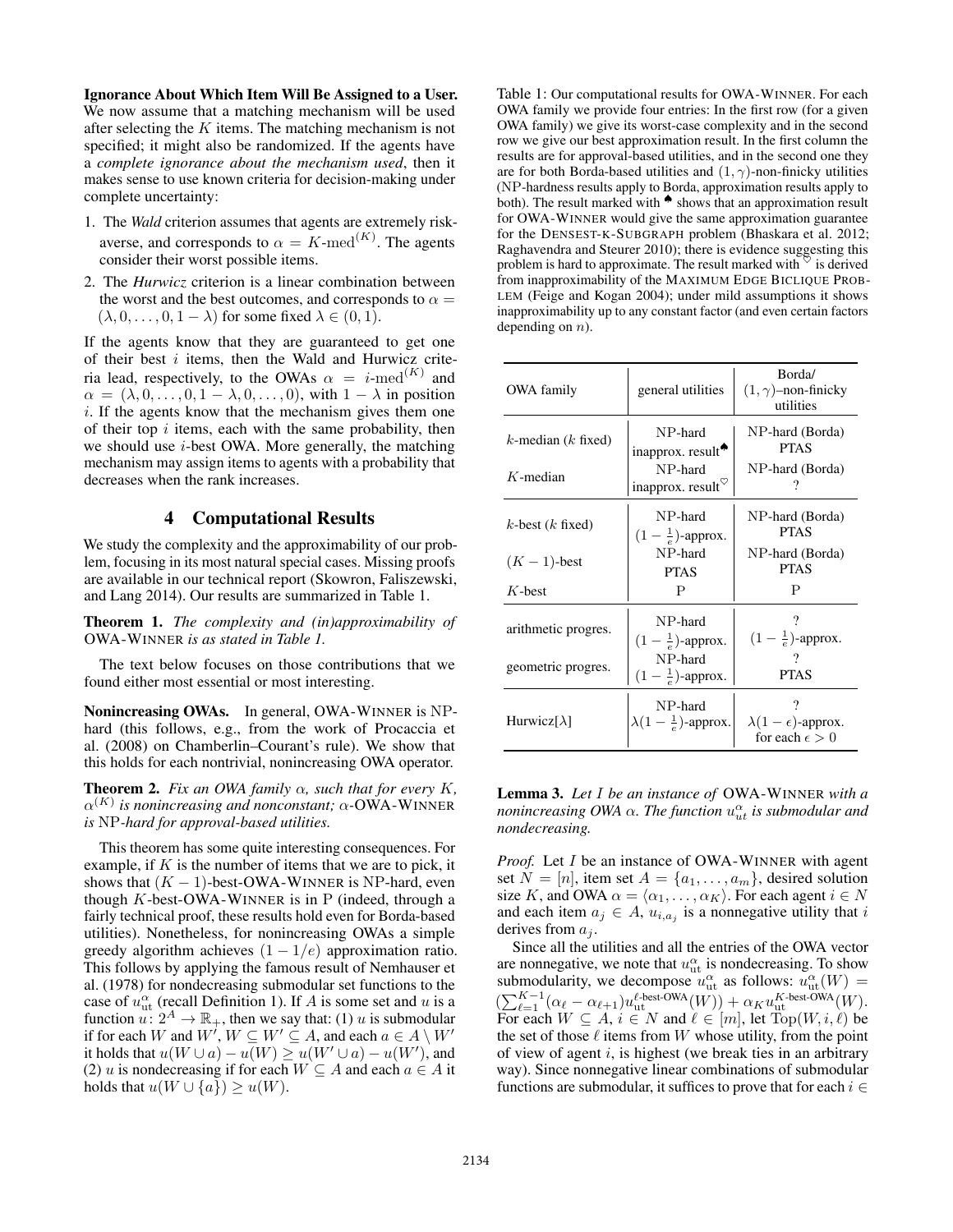N and each  $\ell \in [m]$ , function  $u_i^{\ell}(W) = \sum_{w \in \text{Top}(W, i, \ell)} u_{i,w}$ is submodular.

To show submodularity of  $u_i^{\ell}$ , consider two sets, W and  $W', W \subseteq W' \subseteq A$ , and some  $a \in A \setminus W'$ . We claim that:

$$
u_i^{\ell}(W \cup \{a\}) - u_i^{\ell}(W) \ge u_i^{\ell}(W' \cup \{a\}) - u_i^{\ell}(W'). \quad (1)
$$

Let  $u_W$  and  $u_{W'}$  denote the utilities that the *i*-th agent has for the  $\ell$ -th best items from W and W', respectively (or 0 if a given set has fewer than  $\ell$  elements). Of course,  $u_{W'} \geq u_W$ . Let  $u_a$  denote *i*-th agent's utility for a. We consider two cases. If  $u_a \leq u_W$ , then both sides of (1) have value 0. Otherwise  $u_i^{\ell}(W' \cup \{a\}) - u_i^{\ell}(W') = \max(u_a - u_{W'}, 0)$ and  $u_i^{\ell}(W \cup \{a\}) - u_i^{\ell}(W) = u_a - u_W$ , which proves (1) and completes the proof.

Algorithm 1. Select  $K$  items greedily, each time choosing an item that increases the utility of the agents most (maximizes the function  $u_{ut}^{\alpha}$ ).

The next result follows by applying the result of Nemhauser et al. (1978) to function  $u_{ut}^{\alpha}$  and Algorithm 1.

Theorem 4. *For a nonincreasing OWA* α*, Algorithm 1 is a polynomial time*  $(1 - 1/e)$ *-approximation algorithm for the problem of finding the utilitarian set of* K *winners.*

Algorithm 1 can be seen as a new multiwinner voting rule on its own. Indeed, many popular voting rules are defined as iterative (greedy) algorithms; such rules are not only polynomially solvable, but sometimes easier to understand for the society than those defined declaratively. The view of approximation algorithms as voting rules on their own was initiated by Caragiannis et al. (2012; 2010) and was continued for the case of multiwinner rules by Skowron et al. (2013) and Elkind et al. (2014), where this last paper focused on the properties of multiwinner rules. Here, we give another interesting observation. Using Theorem 4, we found out that Sequential Proportional Approval Voting, developed by the Danish polymath Thorvald N. Thiele, and used for a short period in Sweden during early 1900's (see the work of Brams and Kilgour (2010)) is simply a greedy approximation algorithm for PAV (see the discussion in Section 3). This observation gives another evidence that approximation algorithms for computationally hard voting rules, can, indeed, be viewed as full-fledged voting rules.

Going back to Theorem 4, we should wonder if a  $(1 - \frac{1}{e})$ approximation algorithm is a good result. Irrespective if one views it as sufficient or not, this is the best possible approximation ratio a polynomial-time algorithm can have for OWA-WINNER with a nonincreasing OWA and unrestricted utilities. The reason is that 1-best-OWA-Winner with approval-based utilities is, in essence, another name for the MAXCOVER problem, and if  $P \neq NP$ , then  $(1 - \frac{1}{e})$  is the approximation upper bound for MAXCOVER (Feige 1998). Better approximation bounds are possible only for very particular OWA vectors. For example, we show a polynomial-time approximation scheme (PTAS) for  $(K-1)$ -best-OWA-WINNER (where  $K$  is the size of the set that we pick) that works irrespective of the nature of agent utilities.

OWAs That Are Not Nonincreasing. The assumption of the OWAs being nonincreasing is important. In the full version of the paper (Skowron, Faliszewski, and Lang 2014) we

Algorithm 2: For nonincreasing OWAs where at most first  $\ell$  entries are nonzero, for  $(\beta, \gamma)$ -non-finicky utilities.

#### Notation:

 $\Phi \leftarrow$  a map defining the number of free slots per agent. Initially for each agent *i* we have  $\Phi[i] = \ell$ .

| $x \leftarrow \gamma m$ ;                                                                                     |
|---------------------------------------------------------------------------------------------------------------|
| $W \leftarrow \emptyset$ :                                                                                    |
| for $i \leftarrow 1$ to K do                                                                                  |
| $a \leftarrow \operatorname{argmax}_{a \in A \setminus W}   \{j \mid \Phi(j) > 0 \land   \{b : u_{j,b} > 0\}$ |
| $ u_{i,a}\rangle   < x\rangle  ;$                                                                             |
| foreach $j \in \{j \mid \Phi(j) > 0\}$ do                                                                     |
| <b>if</b> $\ \{b: u_{i,b} > u_{i,a}\}\  < x\}$ then                                                           |
| $\Phi[j] \leftarrow \Phi[j] - 1;$                                                                             |
| $W \leftarrow W \cup \{a\};$                                                                                  |
| return $W$                                                                                                    |

provide evidence that without it, typically our problem cannot be approximated up to any constant factor (under usual complexity-theoretic assumptions). In particular, we show that for such OWAs function  $u_{\mathrm{ut}}^{\alpha^{(K)}}(W)$  is not submodular.

Non-Finicky Utilities. One of the greatest sources of hardness of OWA-WINNER, that we rely on in our proofs, is that the agents may have very high utilities for some very small subsets of items, and very low utilities for the remaining ones (consider, e.g., approval-based utilities where each agent approves of relatively few items). In such cases, intuitively, either we find a perfect solution or some of the agents have to be very badly off. On the other hand, for Borda-based utilities when some agent does not get his top items, it is still possible to provide the agent with not-much-worse ones; the utilities decrease linearly. Indeed, Skowron et al. (2013) used this observation to give a PTAS for the Chamberlin– Courant's rule. Here we give a strong generalization of their result that applies to appropriate non-finicky utilities and OWA families including k-median, k-best, and geometric progression OWAs. Due to restricted space, we provide the most interesting proof only.

We focus on the case of OWA vectors where only some constant number  $\ell$  of top positions are nonzero, and on  $(\beta, \gamma)$ non-finicky utilities ( $\beta, \gamma \in [0, 1]$ ). In this case, Algorithm 2 (a generalization of an algorithm of Skowron et al. (2013)) achieves a good approximation ratio. The idea behind the algorithm is as follows: To pick  $K$  items, it proceeds in  $K$ iterations and in each iteration it introduces one new item into the winner set. For each agent it considers the top  $x = \gamma m$ items with the highest utilities and in a given iteration it picks an item a that maximizes the number of agents that (1) rank  $\alpha$  among items with the highest  $x$  utilities, and (2) still have "free slots" (an agent has a free slot if among the so-far-selected winners, fewer than  $\ell$  have utilities among the  $x$  highest ones for this agent).

**Theorem 5.** Fix a positive integer  $\ell$  and let  $\alpha$  be a nonin*creasing OWA where at most first*  $\ell$  *entries are nonzero. If the agents have*  $(\beta, \gamma)$ *-non-finicky utilities, with*  $\gamma m \geq \ell$ *, then Algorithm 2 is a polynomial-time*  $\beta(1 - \exp(-\frac{\gamma K}{\ell}))$ *approximation algorithm for* α*-*OWA-WINNER*.*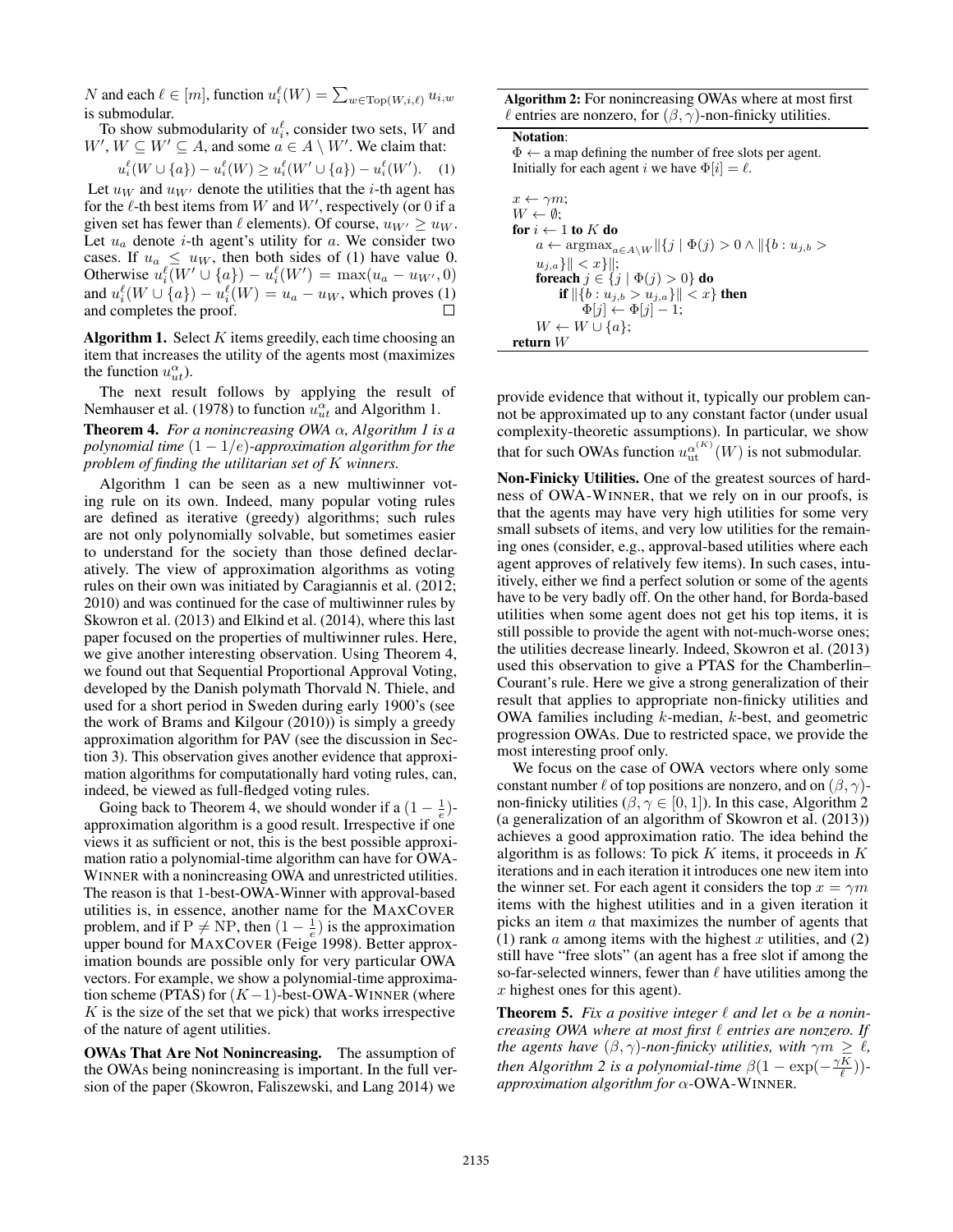

Figure 1: The approximation ratios of Algorithm 2 for a nonincreasing OWA with at most  $\ell$  top coefficients greater than zero, for  $(\beta, \gamma)$ -non-finicky utilities. The lines in Figures (a) and (b) depict the relations between the parameters  $\beta$  and  $\gamma$  that, for a given fixed ratio  $\frac{K}{\ell}$  lead to the same approximation bound. The lines in Figure (c) depict the relations between the parameter  $\gamma$  and the ratio  $K/\ell$  that, for a given fixed value of the parameter  $\beta$  lead to the same approximation bound.

*Proof.* Consider an instance  $I$  of  $\alpha$ -OWA-WINNER, with  $n$ agents, m items, and where we seek a winner set of size K. Let  $x = \gamma m$ . We use an OWA where an agent's total utility from a winner set  $W$  depends on this agent's utilities for his or her top  $\ell$  items from W. Thus, we introduce the notion of each agent's free slots. Initially, each agent has  $\ell$  free slots. Whenever an agent  $j$  has a free slot and the algorithm selects an item  $a$  such that for  $j$ ,  $a$  is among  $x$  items with highest utilities, we say that  $\alpha$  starts occupying one free slot of  $j$ . After such an item is selected,  $j$  has one free slot less.

Let  $n_i$  denote the total number of free slots of all the agents after the *i*-th iteration of the algorithm;  $n_0 = \ell n$ . We show by induction that  $n_i \leq \ln \left(1 - \frac{x}{\ell m}\right)^i$ . Indeed, the inequality is true for  $i = 0$ . Let us assume that it is true for some i:  $n_i \leq \ln \left(1 - \frac{x}{\ell m}\right)^i$ . Let  $F_i$  denote the set of agents that have free slots after iteration *i*. There are at least  $\frac{n_i}{\ell}$  such agents. For  $j \in F_i$ , let  $S(j)$  be the number of j's top-x items that were not included in the solution yet. If  $j \in F_i$  has s free slots, then  $S(j) = (x - \ell + s)$ . Thus we have that  $\sum_{j \in F_i} S(j) \ge n_i + (x - \ell) \frac{n_i}{\ell} = \frac{n_i \dot{x}}{\ell}$ . By the pigeonhole principle, there exists an item that is among top- $x$  items for at least  $\frac{\hat{n}_i x}{\ell m}$  agents from  $F_i$ . Thus, after the  $(i + 1)$ -th iteration of the algorithm, the total number of free slots is at most:

$$
n_{i+1} \le n_i - \frac{n_i x}{\ell m} = n_i \left( 1 - \frac{x}{\ell m} \right) \le \ell n \left( 1 - \frac{x}{\ell m} \right)^{(i+1)}
$$

The number of free slots after the last iteration is at most:

$$
n_K \leq \ln\left(1 - \frac{x}{\ell m}\right)^K = \ln\left(1 - \frac{\gamma}{\ell}\right)^K \leq \ln\exp\left(-\frac{\gamma K}{\ell}\right)
$$

Thus, the number of occupied slots is at least  $ln \ln \exp(-\frac{\gamma K}{\ell})$ . Every item that occupies an agent's slot has utility for this agent at least  $\beta u_{\text{max}}$ , where  $u_{\text{max}}$  is the maximal utility that any of the agents assigns to an item.

It remains to assess the OWA coefficients for the utilities of the items in the solution. If for some agent  $i$  the utility of an item a,  $u_{i,a}$ , is taken with coefficient  $\alpha_p$  $(p > 1)$ , then in the solution there must be an item  $a'$ such that  $u_{i,a'} \geq u_{i,a}$  and  $u_{i,a'}$  is taken with coefficient  $\alpha_{p-1}$ . So there must exist at least  $\frac{1}{\ell}(\ell n - \ell n \exp(-\frac{\gamma K}{\ell}))$ occurrences of the items whose utilities are taken with coefficient  $\alpha_1$ . By repeating this reasoning for the remaining occurrences of the items from the solution, since  $\alpha$  is nonincreasing, we get that the total utility of the agents is at least  $\beta u_{\text{max}}(\ell n - \ell n \exp(-\frac{\gamma K}{\ell})) \frac{1}{\ell} \sum_{i=1}^{\ell} \alpha_i = \beta u_{\text{max}} n (1 \exp(-\frac{\gamma K}{\ell}) \sum_{i=1}^{\ell} \alpha_i$ . Since no solution has utility higher than  $nu_{\text{max}} \sum_{i=1}^{\ell} \alpha_i$ , we get our approximation ratio.

Approximation ratio of Algorithm 2 is particularly good when K is large compared to  $\ell$ . This, indeed, is the most interesting case because for small  $K$  we can find optimal solutions by brute-force search (combining these two approaches leads to a PTAS; see Theorem 6 below). Nevertheless, Algorithm 2 often gives a satisfactory approximation guarantees by itself. Figure 1 depicts the classes of non-finicky utilities for which, for a fixed ratio  $K/\ell$ , Algorithm 2 guarantees appropriate approximation ratios: Parts (a) and (b) of the figure show the relation that  $\beta$  and  $\gamma$  have to satisfy to obtain a particular approximation ratio, for a given value  $\frac{K}{\ell}$ . Part (c) shows the relation between the value of  $\gamma$  and the ratio  $\frac{K}{\ell}$  that has to be satisfied for Algorithm 2 to achieve a particular approximation ratio under  $(1, \gamma)$ -non-finicky utilities.

Interestingly, Theorem 5 can be generalized to the case of OWAs that are not nonincreasing (achieving a slightly weaker approximation ratio). Combining this result with a brute-force search for small values of K, we obtain a PTAS.

**Theorem 6.** *Fix a value*  $\ell$  *and let*  $\alpha$  *be a family of OWAs that have nonzero values on top*  $\ell$  *positions only. There is a PTAS for* α*-*OWA-WINNER *for the case of (i) Borda-based utilities, and (ii)*  $(1, \gamma)$ *-non-finicky utilities (for constant*  $\gamma$ *).* 

#### 5 Summary

We proposed a new model for the problem of selecting a number of items used jointly by a group of agents. We argued that the model is practical and we showed a number of settings where it is directly relevant. In particular, it generalizes several known multiwinner voting rules. We investigated tractability of our problems. We have provided general hardness results and a number of approximation algorithms for natural special cases of the problem.

Acknowledgements. The authors were supported by NCN grant 2013/09/N/ST6/03661 and by AGH University grant 11.11.230.124 (statutory research).

.

.